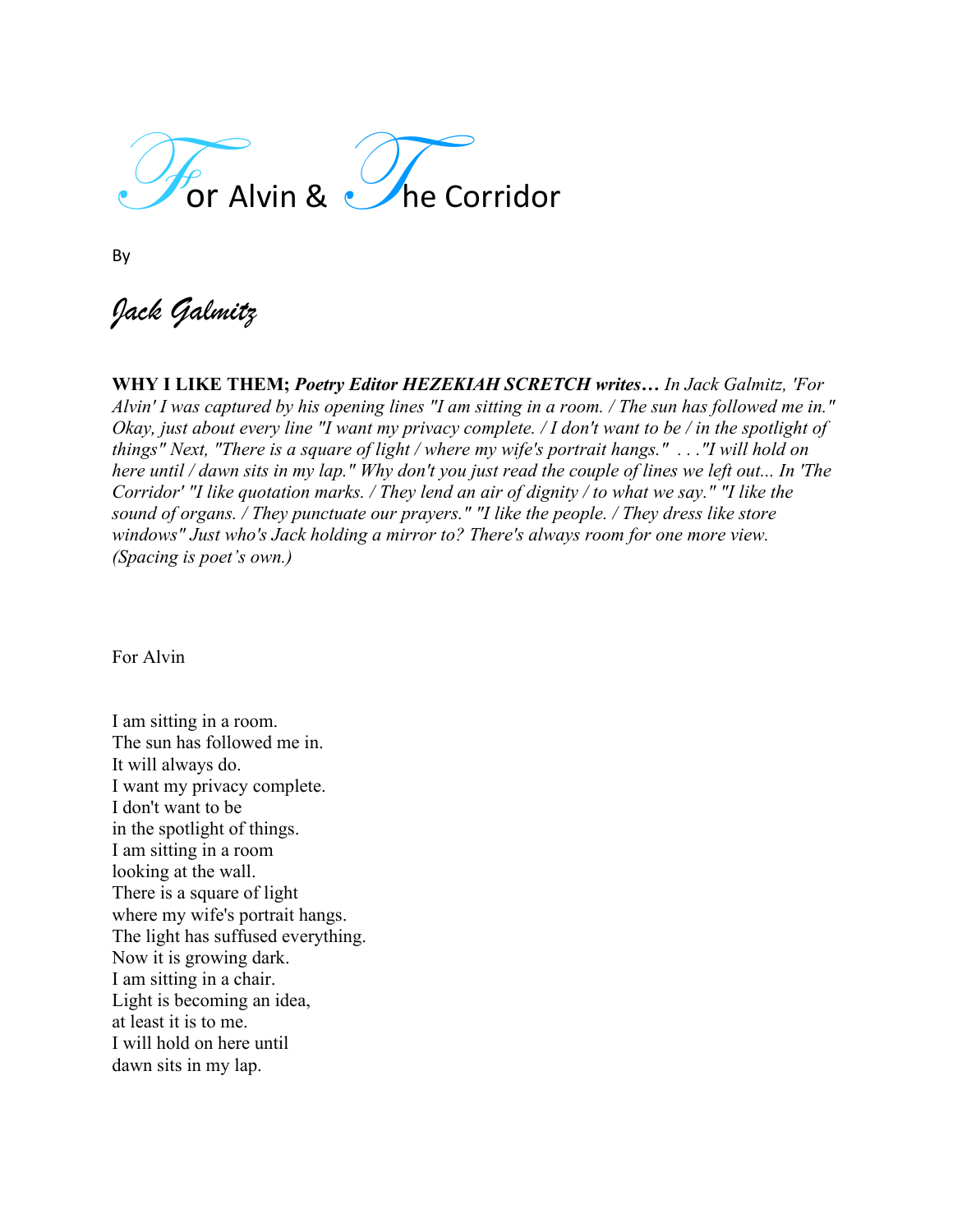## The Corridor

I like quotation marks. They lend an air of dignity to what we say. You can quote me on that. Whatever you say. I like the sound of organs. They punctuate our prayers. They make them dramatic. Terror goes on up there. I like to see the refineries along the Thruway. I like the smokestacks that loosen smudge from their mouths to the estuaries. I like the rest stops. I like the chili and the counters. I like the people. They dress like store windows. Mostly, I like the gift shops afterwards. And then there's night. What can I say? It's a perfect backdrop to the lights. It's a giveaway.

**THE POET SPEAKS:** *Poetry for me is the creation of patterns of sounds and meanings that reflect my thinking and feeling about experiences. The experiences are usually mental, that is, ideas of the events that occurred at different times and places in my life. The poems utilize the method of combination, uniting disparate senses and impressions to create something other than an experience in itself.*